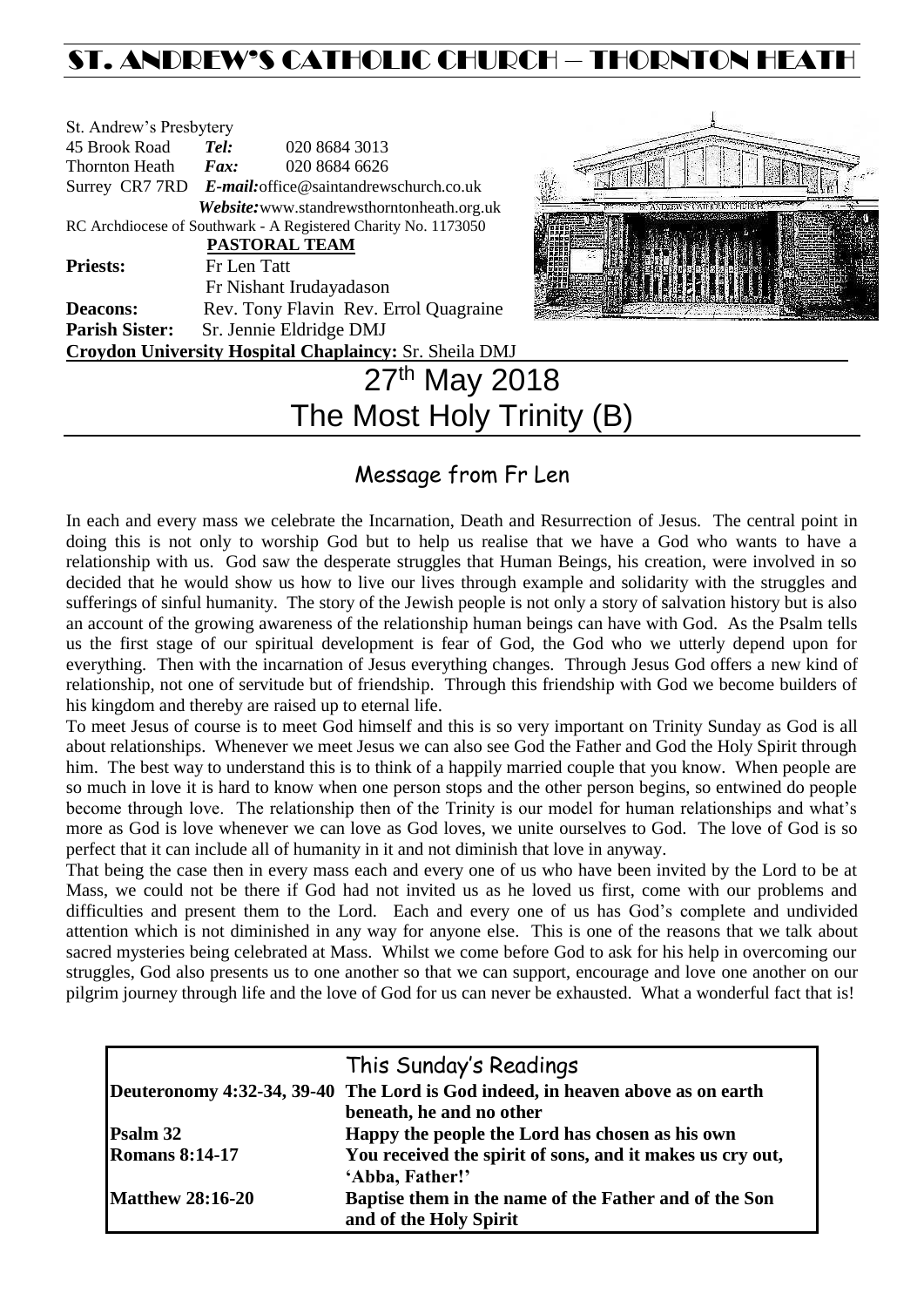## Diary for the Week

|                                |                    | $5.4$ , $1.5$ , $1.1$ , $1.1$          |                                                |
|--------------------------------|--------------------|----------------------------------------|------------------------------------------------|
| Sunday 27 <sup>th</sup> May    |                    | 6.00pm (Saturday) First Mass of Sunday | Eileen Foran                                   |
| The Most Holy Trinity          |                    |                                        |                                                |
| (B)                            | 9.30am             | Mass (RCIC First Holy Comm)            | Parishioners                                   |
|                                | 11.30am            | <b>Mass</b>                            | <b>James Conroy RIP</b>                        |
|                                | 4.00pm             | <b>Confirmation Session</b>            |                                                |
|                                | 5.00pm             | <b>Rosary</b>                          |                                                |
|                                | $5.15 - 5.45$ pm   | <b>Exposition and Benediction</b>      |                                                |
|                                | 6.00 <sub>pm</sub> | Mass                                   | "Frank"                                        |
|                                | $7.00 - 9.00$ pm   | <b>Charismatic Prayer Group</b>        |                                                |
| Monday $28^{th}$ May           |                    |                                        |                                                |
| Feria                          | 10.00am            | Mass                                   | Nancy Dellaquaglia (90 <sup>th</sup> birthday) |
| <b>Bank Holiday</b>            |                    |                                        |                                                |
| $1Pt 1:3-9$                    |                    |                                        |                                                |
| Mk 10:17-27                    |                    |                                        |                                                |
| Tuesday 29 <sup>th</sup> May   | 7.30am             | Mass                                   | Joseph Okoroafor                               |
| Feria                          | 10.00am            | Mass                                   | Michael Furey RIP                              |
| 1 Pt 1:10-16                   |                    |                                        |                                                |
| Mk 10:28-31                    |                    |                                        |                                                |
| Wednesday 30 <sup>th</sup> May | 7.30am             | <b>Mass</b>                            | Paul Etura RIP                                 |
| Feria                          | 10.00am            | Mass                                   | <b>Holy Souls</b>                              |
| 1 Pt 1:18-25                   | 6.00pm             | <b>Lectio Divina Group (hall)</b>      |                                                |
| Mk 10:32-45                    | 7.30pm             | <b>Legion of Mary (hall)</b>           |                                                |
| Thursday $31^{st}$ May         | 7.30am             | Mass                                   | Sandra Fernandes                               |
| The Visitation of the          | 10.00am            | Mass                                   | <b>Assencion Soares RIP</b>                    |
| <b>Blessed Virgin Mary</b>     |                    |                                        |                                                |
| Zp 3:14-18; Rm 12:9-16         |                    |                                        |                                                |
| Lk 1:39-56                     |                    |                                        |                                                |
| Friday 1 <sup>st</sup> June    | 7.30am             | Mass                                   | Sr Ancilla D'Souza RIP                         |
| <b>First Friday</b>            | 10.00am            | Mass followed by                       | Santana Rebello & Magdalena Colaco             |
| St Justin                      |                    | <b>Exposition of the Blessed</b>       | RIP (Anniv)                                    |
| 1 Pt 4:7-13, Mk 11:11-26       |                    | <b>Sacrament/Benediction</b>           |                                                |
|                                | <b>6.30pm</b>      | <b>Syro Malabar Mass</b>               |                                                |
| Saturday 2 <sup>nd</sup> June  | 9.30am             | Mass                                   | <b>Holy Souls</b>                              |
| Saints Marcellinus and         | $10.00 - 10.30$ am | <b>Confessions</b>                     |                                                |
| Peter                          | 11.00am            | <b>Confirmation rehearsals</b>         |                                                |
| Acts 28:16-20. 30-31           | $5.00 - 5.30$ pm   | <b>Confessions</b>                     |                                                |
| Jn 21:20-25                    | 6.00 <sub>pm</sub> | <b>First Mass of Sunday</b>            | Sr Ancilla D'Souza RIP                         |
| Sunday 3 <sup>rd</sup> June    | 9.30am             | Mass                                   | Parishioners                                   |
| The Most Holy Body and         | 11.30am            | Mass                                   | <b>Holy Souls</b>                              |
| <b>Blood of Christ (Corpus</b> | 5.00pm             | <b>Rosary</b>                          |                                                |
| Christi)                       | $5.15 - 5.45$ pm   | <b>Exposition and Benediction</b>      |                                                |
| (B)                            | 6.00 <sub>pm</sub> | Mass                                   | Sr Ancilla D'Souza RIP                         |
|                                | $7.00 - 9.00$ pm   | <b>Charismatic Prayer Group</b>        |                                                |
|                                |                    |                                        |                                                |

### Money Matters

Collection Last Sunday  $\text{£}1,276.64$  (£1.27 per person) Payment by Standing Order  $\frac{2}{10}$  761.00 Total offertory  $£2,037.64$ Second collection for Comboni Missionaries Appeal *Thank you for your generosity*

Altar Servers and the church Cleaners and the Church Cleaners



This week Team 2 This week Judie's Crew Next week Team 3 Next week Fifi's Group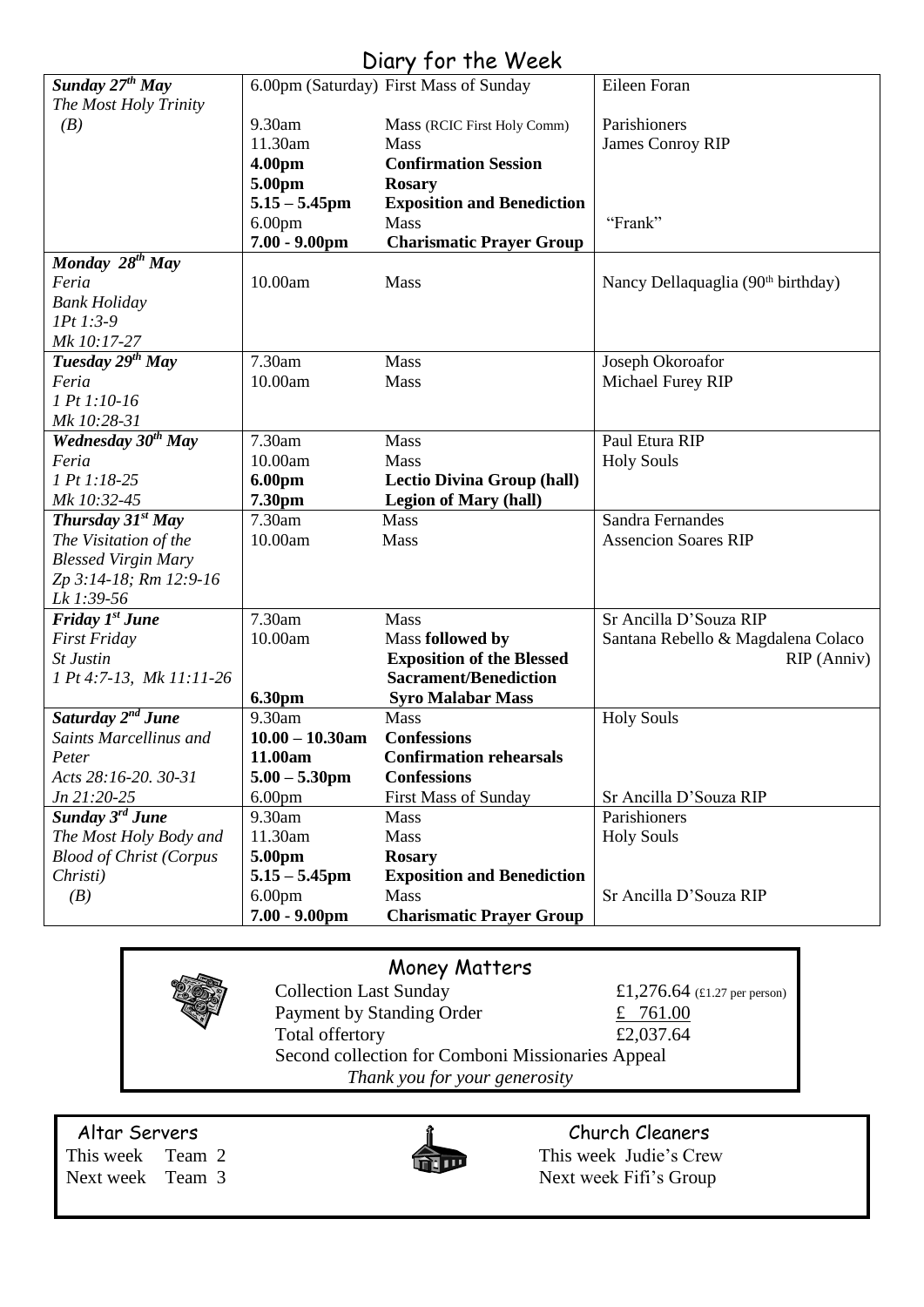#### **THE RITE OF CHRISTIAN INITIATION FOR CHILDREN (R.C.I.C.)**

Today Sunday 27<sup>th</sup> May at the 9.30am Mass, ten of our older children will be making their First Holy Communion:

Harvey George Carter Prince Pinto Lucas James Junior Joseph Anointed Jaiyeola Ava O'Brien Michela Jaiyeola Faith O'Brien Carlton Mwangi Ngugi Livingstone Pinto Mariana Silva Gomes

Please pray for our young people and you are all invited to some refreshments especially for our children in the hall afterwards.

#### **CALLING ALL MARRIED COUPLES**

You are invited to join us today Sunday  $27<sup>th</sup>$  May at the 9.30am Mass where we will be asking all married couples to re-dedicate themselves to their marriage by re-taking their marriage vows. Afterwards we can meet in the hall to celebrate with a cup of tea!

#### **SECOND COLLECTION THIS WEEKEND**

The second collection this weekend is for the Comboni Missionaries Appeal. For 150 years, the Comboni Missionaries have travelled to nearly every corner of the world, sharing the good news of Christ and working to protect the dignity of all people. They have 3,500 missionaries worldwide, serving 42 countries. Founded in 1867 by St. Daniel Comboni, the Comboni Missionaries are an international Catholic organisation dedicated to ministering to the world's poorest and most abandoned people, often working in unstable political climate, in the midst of extreme poverty. Despite these challenges, their missionaries are dedicated to their mission of serving God's people; serving the world's forgotten. Thank you.

#### **THE GHANAIAN COMMUNITY**

The group will be meeting today Sunday  $27<sup>th</sup>$  May after the 11.30am Mass in the hall.

### **BANK HOLIDAY MONDAY 28TH MAY**

Please note that there will be no 7.30am Mass on bank holiday Monday.

#### **FIRST FRIDAY**

This coming Friday is First Friday and there will be Exposition of the Blessed Sacrament after the end of the 10am Mass until Benediction at 12.30pm.

#### **FRIENDS OF THE HOLY FAMILY – SATURDAY 2ND JUNE**

We would like to invite all children, families, parishioners to attend the Friends of the Holy Family on Saturday, 2<sup>nd</sup> June from 10.15 to 11.30 am in the church hall. A power-point presentation is shown as a visual aid to pray the rosary and there is also a short children's DVD on saints. All are welcome.

#### **BALD DEACON!**

When you next see Deacon Tony he might be bald. The 10 year old brother of a student at his school has a rare cancer so his sister is having her head shaved to raise money for Children With Cancer. Deacon Tony is joining her. If you want to know more have a look at<https://www.justgiving.com/fundraising/charlie-ellacott>

#### **GIFT AID ENVELOPES**

If you are still using last year's envelopes or have not collected this year's please contact Albert Tang on his mobile on 07703 263631 or email him at [albert.tang.uk@googlemail.com.](mailto:albert.tang.uk@googlemail.com) It is important that you using the correct envelopes. If you are not in the Gift Aid scheme please consider joining as it costs you nothing more other than what you are giving. The benefit is that the parish can claim back 25% of tax on your donation from HMRC. For example, on a donation of £10 the parish gets back £2.50 from the government.